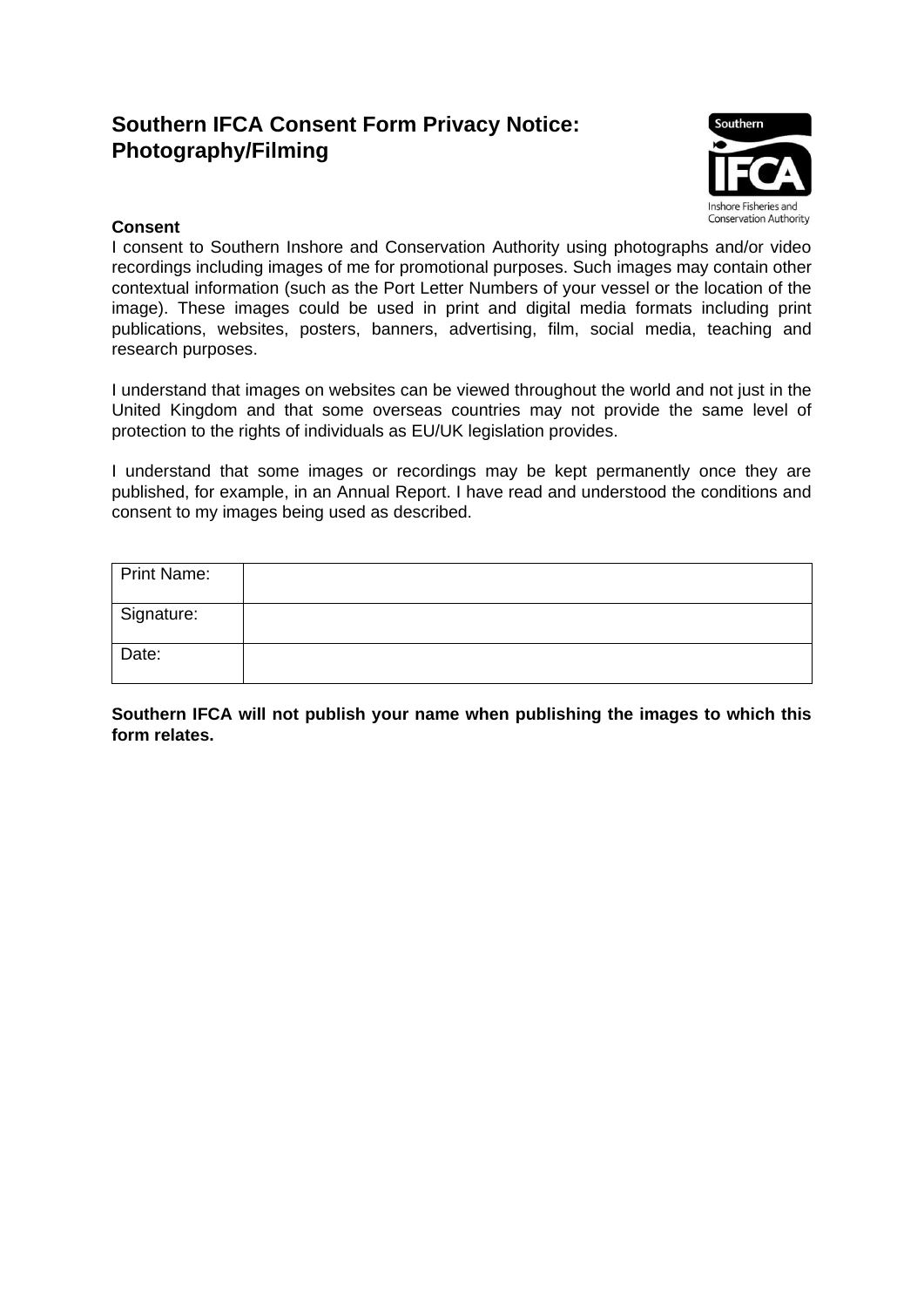# **Privacy Notice**

#### **Who we are**

For the purposes of the General Data Protection Regulation (GDPR, (EU) 2016/69) Southern Inshore Fisheries and Conservation Authority are a data controller meaning we are responsible for, and control the processing of, your personal information.

#### **Lawful basis for processing**

The lawful basis under which this data is processed is **consent**.

#### **What information will be processed**

Southern IFCA will process the following information:

- a) Full name
- b) Photograph / video
- c) Other contextual information contained in the photograph.

### **How we will use the information we collect**

Southern IFCA will only use images for promotional purposes as described in this consent form.

#### **Retention**

Under certain circumstances, the law grants you specific rights. These are summarised below. Please note that your rights may be limited and subject to restrictions in certain situation

#### **Your Rights**

Under certain circumstances, the law grants you specific rights. These are summarised below. Please note that your rights may be limited and subject to restrictions in certain situations:

- a) **Request access** to your personal information (commonly known as a "data subject access request"). This enables you to receive a copy of the personal information we hold about you and to check that we are lawfully processing it.
- b) **Request correction** of the personal information that we hold about you. This enables you to have any incomplete or inaccurate information we hold about you corrected.
- c) **Request erasure** of your personal information. This enables you to ask us to delete or remove personal information where there is no good reason for us continuing to process it. You also have the right to ask us to delete or remove your personal information where you have exercised your right to object to processing (see below).
- d) **Object to processing** of your personal information where we are relying on a legitimate interest (or those of a third party) and there is something about your particular situation which makes you want to object to processing on this ground. You also have the right to object where we are processing your personal information for direct marketing purposes.
- e) **Request the restriction of processing** of your personal information. This enables you to ask us to suspend the processing of personal information about you, for example if you want us to establish its accuracy or the reason for processing it.
- f) **Request the transfer** of your personal information to another party (also known as data portability).